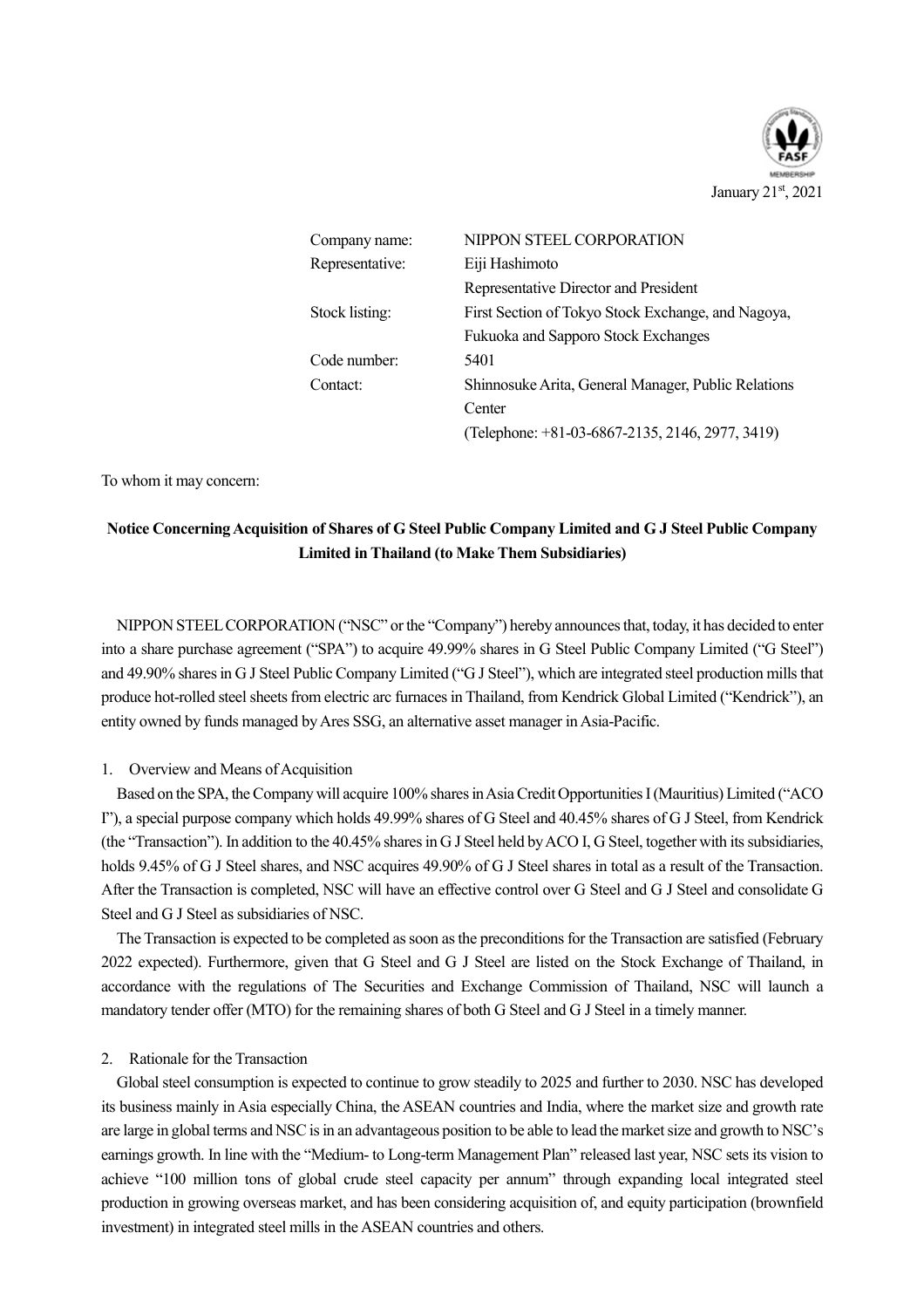Amongst the ASEAN countries, Thailand has been an essential market for NSC, where NSC has established downstream mills product processing bases since 1960's, to meet demand of high-quality steel from local automotive and home appliance manufacturers, NSC has been supplying semi-finished products from Japan, which are then further processed locally at NSC's cold-rolling, coating and other processing facilities at its subsidiaries and supplied as final products to local manufacturing companies.

On the other hand, the demand for general-purpose flat steels, market size of which is large as well as high quality steel, is also expected to grow steadily in Thailand. As the trend of "favoring domestic production" accelerates all over the world, it is important to become an insider in order to capture the demand of general-purpose products in Thailand, and this is the reason that NSC has been considering securing local integrated steel production through M&A and other means.

Both G Steel and G J Steel are the only steel companies which have integrated steel production facilities from electric arc furnaces to hot-rolling processes in Thailand, and they manufacture and sell general grade hot-rolled steel products which constitute the largest market segment. Together, the two companies have a hot-rolled production capability of approximately 3 million tons and have sold hot-rolled steel products for general-purpose, such as for domestic construction industries in Thailand. NSC has decided that this opportunity is worthwhile to invest since the electric arc furnaces are suitable for the demand of hot-rolled steel in Thailand, and from the perspective that it will be a future potential development base for promoting "High-grade steel production in electric arc furnaces" which is one of our three initiatives of Carbon Neutral Vision 2050.

NSC will capture hot-rolled steel demands in Thailand, which is expected to grow steadily, by utilizing the management base of G Steel and G J Steel for manufacturing and sales as well as improving their productivity and quality.

|     | 3-1. G Steel Public Company Limited                                                                          |                                                                                        |                |                                                    |                   |  |  |
|-----|--------------------------------------------------------------------------------------------------------------|----------------------------------------------------------------------------------------|----------------|----------------------------------------------------|-------------------|--|--|
| (1) | Name                                                                                                         | G Steel Public Company Limited                                                         |                |                                                    |                   |  |  |
| (2) | Location                                                                                                     | 88 PASO Tower, 18th Floor, Silom Road, Suriyawong, Bangrak, Bangkok,<br>Thailand 10500 |                |                                                    |                   |  |  |
| (3) | Name and Title of<br>Representative                                                                          | Christopher Michael Nacson, Chairman of Board of Directors                             |                |                                                    |                   |  |  |
| (4) | Description of Business                                                                                      |                                                                                        |                | Manufacturing and Sales of Hot Rolled Steel Sheets |                   |  |  |
| (5) | Capital                                                                                                      | 144,644 million Baht                                                                   |                |                                                    |                   |  |  |
| (6) | Date of Establishment                                                                                        | October 31, 1995                                                                       |                |                                                    |                   |  |  |
| (7) | Major Shareholders and<br><b>Ownership Percentage</b>                                                        | Asia Credit Opportunities I (Mauritius) Limited: 49.99%                                |                |                                                    |                   |  |  |
|     |                                                                                                              | Capital Relationship                                                                   |                | Not applicable                                     |                   |  |  |
|     | Relationship Between the                                                                                     | Personnel                                                                              | Not applicable |                                                    |                   |  |  |
| (8) | Company and Said                                                                                             | Relationship                                                                           |                |                                                    |                   |  |  |
|     | Company                                                                                                      | <b>Business</b><br>Relationship                                                        |                | Not applicable                                     |                   |  |  |
| (9) | Consolidated operating results and consolidated financial positions of said company for the last three years |                                                                                        |                |                                                    |                   |  |  |
|     | As of / The year ended                                                                                       | December 31, 2018                                                                      |                | December 31, 2019                                  | December 31, 2020 |  |  |
|     | Net assets                                                                                                   |                                                                                        | 10,101         | 17,182                                             | 15,934            |  |  |
|     | Total assets                                                                                                 | 30,632                                                                                 |                | 26,400                                             | 25,460            |  |  |
|     | Net assets per share (Baht)                                                                                  | 1.47                                                                                   |                | 1.98                                               | 0.55              |  |  |
|     | Net sales                                                                                                    | 29,966                                                                                 |                | 17,416                                             | 20,693            |  |  |
|     | Profit (Loss) before<br>taxation                                                                             | (2,358)                                                                                |                | 1,457                                              | (1,203)           |  |  |

### 3. Overview of the Target Companies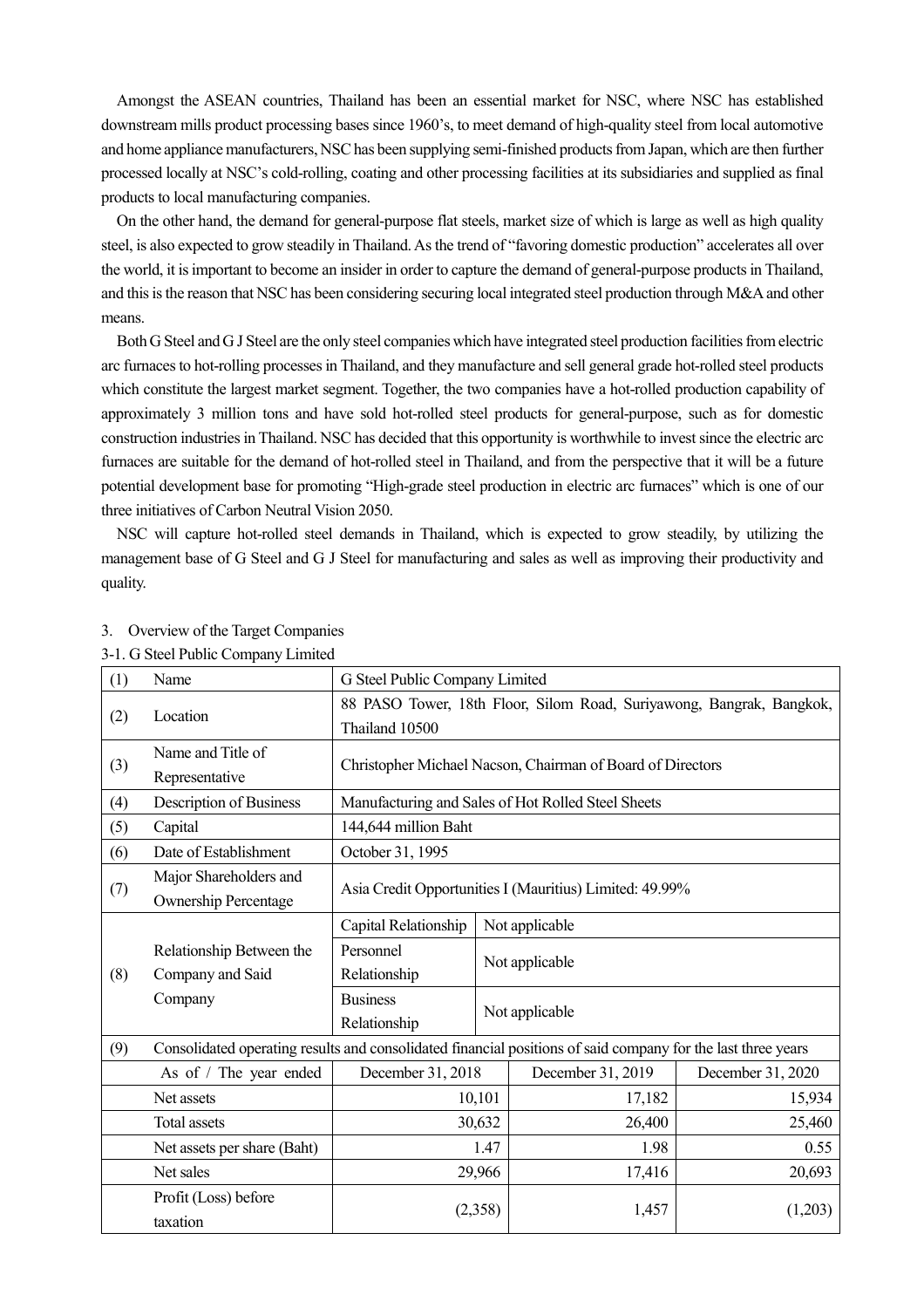| Profit (Loss) for the year    | (2,358) | 1,457 | 1,203  |
|-------------------------------|---------|-------|--------|
| Profit (Loss) attributable to |         |       | (655)  |
| owners of the parents         | (1,662) | 2,646 |        |
| Earnings (Loss) per share     | (0.24)  | 0.31  |        |
| (Baht)                        |         |       | (0.02) |
| Dividend per share            | n/a     | n/a   | n/a    |

(Million Baht, unless otherwise noted)

## 3-2. G J Steel Public Company Limited

| (1) | Name                                                                               | G J Steel Public Company Limited                                                                                                           |        |                                                          |                   |  |
|-----|------------------------------------------------------------------------------------|--------------------------------------------------------------------------------------------------------------------------------------------|--------|----------------------------------------------------------|-------------------|--|
| (2) | Location                                                                           | 88 PASO Tower, 24th Floor, Silom Road, Suriyawong, Bangrak, Bangkok<br>10500                                                               |        |                                                          |                   |  |
| (3) | Name and Title of<br>Representative                                                |                                                                                                                                            |        | Stephen Karl Stewart, Chairman of the Board of Directors |                   |  |
| (4) | Description of Business                                                            |                                                                                                                                            |        | Manufacturing and Sales of Hot Rolled Steel Sheets       |                   |  |
| (5) | Capital                                                                            | 24,468 million Baht                                                                                                                        |        |                                                          |                   |  |
| (6) | Date of Establishment                                                              | January 5, 1994                                                                                                                            |        |                                                          |                   |  |
| (7) | Major Shareholders and<br><b>Ownership Percentage</b>                              | Asia Credit Opportunities I (Mauritius) Limited: 40.45%<br>G Steel Public Company Limited: 8.24%<br>GS Securities Holdings Co., Ltd: 1.21% |        |                                                          |                   |  |
|     |                                                                                    | Capital Relationship<br>Not applicable                                                                                                     |        |                                                          |                   |  |
| (8) | Relationship between the<br>Company and Said                                       | Personnel<br>Not applicable<br>Relationship<br><b>Business</b><br>Not applicable<br>Relationship                                           |        |                                                          |                   |  |
|     | Company                                                                            |                                                                                                                                            |        |                                                          |                   |  |
| (9) | Operating results and financial positions of said company for the last three years |                                                                                                                                            |        |                                                          |                   |  |
|     | As of / The year ended                                                             | December 31, 2018                                                                                                                          |        | December 31, 2019                                        | December 31, 2020 |  |
|     | Net assets                                                                         |                                                                                                                                            | 13,218 | 13,294                                                   | 12,661            |  |
|     | Total assets                                                                       |                                                                                                                                            | 18,824 | 15,488                                                   | 14,857            |  |
|     | Net assets per share (Baht)                                                        | 0.95                                                                                                                                       |        | 0.61                                                     | 0.50              |  |
|     | Net sales                                                                          | 29,910                                                                                                                                     |        | 12,923                                                   | 11,379            |  |
|     | Loss before taxation                                                               | (836)                                                                                                                                      |        | (1,353)                                                  | (605)             |  |
|     | Loss for the year                                                                  | (836)                                                                                                                                      |        | (1,353)                                                  | (605)             |  |
|     | Loss per share (Baht)                                                              | (0.060)                                                                                                                                    |        | (0.063)                                                  | (0.024)           |  |
|     | Dividend per share (Baht)                                                          | n/a                                                                                                                                        |        | n/a                                                      | n/a               |  |

(Million Baht, unless otherwise noted)

4. Overview of the Counterparty to the Acquisition of Shares

| (1) | Name                         | Kendrick Global Limited                                                           |  |
|-----|------------------------------|-----------------------------------------------------------------------------------|--|
|     | Location                     | Ritter House, Wickhams Cay II, PO Box 3170, Road Town, Tortola VG1110,            |  |
| (2) |                              | <b>British Virgin Islands</b>                                                     |  |
| (3) | Basis of Establishment, etc. | A Limited company under British Virgin Island Business Companies Act              |  |
|     | Purpose of Formation         | Investment holding entity with primary purpose for its investments in Asia Credit |  |
| (4) |                              | Opportunities I (Mauritius) Limited, shareholder of G Steel and G J Steel, and    |  |
|     |                              | Link Capital I (Mauritius) Limited, creditor of G Steel and G J Steel             |  |
| (5) | Date of Formation            | June 28, 2016                                                                     |  |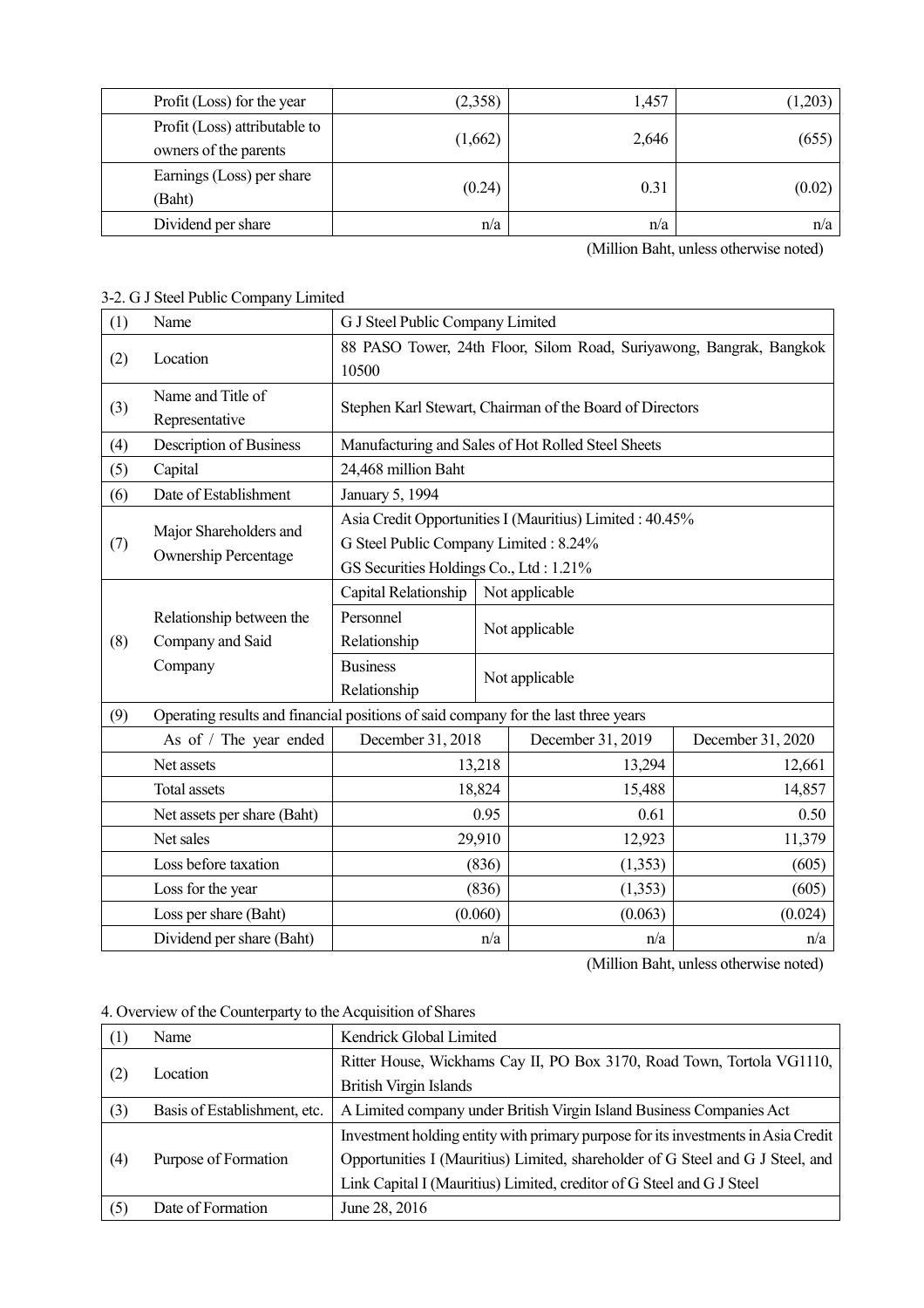| (6)  | <b>Total Investment Amount</b>                    | USD 100 share capital                |                                                          |  |
|------|---------------------------------------------------|--------------------------------------|----------------------------------------------------------|--|
| (7)  | Owners, Ownership<br>Percentages and Overview     | Investment funds managed by Ares SSG |                                                          |  |
|      | of the Owners                                     |                                      |                                                          |  |
|      |                                                   | Name                                 | Kendrick Global Limited                                  |  |
|      |                                                   | Location                             | Ritter House, Wickhams Cay II, PO Box 3170, Road         |  |
|      |                                                   |                                      | Town, Tortola VG1110, British Virgin Islands             |  |
|      |                                                   | Name and Title of                    | Embree Capital Limited, Director                         |  |
|      |                                                   | Representative                       | Monique Adams, Director                                  |  |
| (8)  | Overview of Operating                             |                                      | James Raymond Wearmouth, Director                        |  |
|      | Partners                                          | Description of                       | Investment holding entity with primary purpose for its   |  |
|      |                                                   | <b>Business</b>                      | investments in Asia Credit Opportunities I (Mauritius)   |  |
|      |                                                   |                                      | Limited, shareholder of G Steel and G J Steel, and Link  |  |
|      |                                                   |                                      | Capital I (Mauritius) Limited, creditor of G Steel and G |  |
|      |                                                   |                                      | J Steel                                                  |  |
|      |                                                   | Capital                              | <b>100 USD</b>                                           |  |
|      | Overview of Japanese                              | Not applicable                       |                                                          |  |
| (9)  | Agent                                             |                                      |                                                          |  |
|      |                                                   | Relationship between                 |                                                          |  |
|      |                                                   | the Company and                      | Not applicable                                           |  |
|      |                                                   | Said Fund                            |                                                          |  |
|      |                                                   | Relationship between                 |                                                          |  |
| (10) | Relationship between the<br>Company and Said Fund | the Company and                      | Not applicable                                           |  |
|      |                                                   | <b>Operating Partners</b>            |                                                          |  |
|      |                                                   | Relationship between                 |                                                          |  |
|      |                                                   | the Company and                      | Not applicable                                           |  |
|      |                                                   | Japanese Agent                       |                                                          |  |

# 5. Number of Shares to be Acquired, Acquisition Costs and Shareholding before and after Acquisition

| (1) | Number of Shares Held<br>before the Change | 0 shares                                                                        |
|-----|--------------------------------------------|---------------------------------------------------------------------------------|
|     |                                            | (Number of voting rights: 0 units)                                              |
|     |                                            | (Ratio of voting rights held: 0.0%)                                             |
|     |                                            | G Steel: 14,461,489,473 shares                                                  |
|     | Number of Shares to be.                    | (Number of voting rights: 14,461,489,473 units)                                 |
| (2) | Acquired                                   | G J Steel: 10,310,359,336 shares and NVDR <sup>*1</sup> of 204,485 units        |
|     |                                            | (Number of voting rights: 10,310,359,336 units)                                 |
|     | <b>Acquisition Value</b>                   | Common shares of G Steel: 117 million USD                                       |
| (3) |                                            | Common shares and NVDR of G J Steel: 183 million USD                            |
|     | Number of Shares Held<br>after the Change  | G Steel:                                                                        |
|     |                                            | 14,461,489,473 shares                                                           |
|     |                                            | (Number of voting rights: 14,461,489,473 units)                                 |
|     |                                            | (Ratio of voting rights held: 49.99%)                                           |
| (4) |                                            | G J Steel:                                                                      |
|     |                                            | 10,310,359,336 shares and NVDR <sup>*1</sup> of 204,485 units                   |
|     |                                            | (Number of voting rights: 10,310,359,336 units)                                 |
|     |                                            | (Ratio of voting rights directly held: 40.45%, total of directly and indirectly |
|     |                                            | held: $49.90\%*^2$ )                                                            |